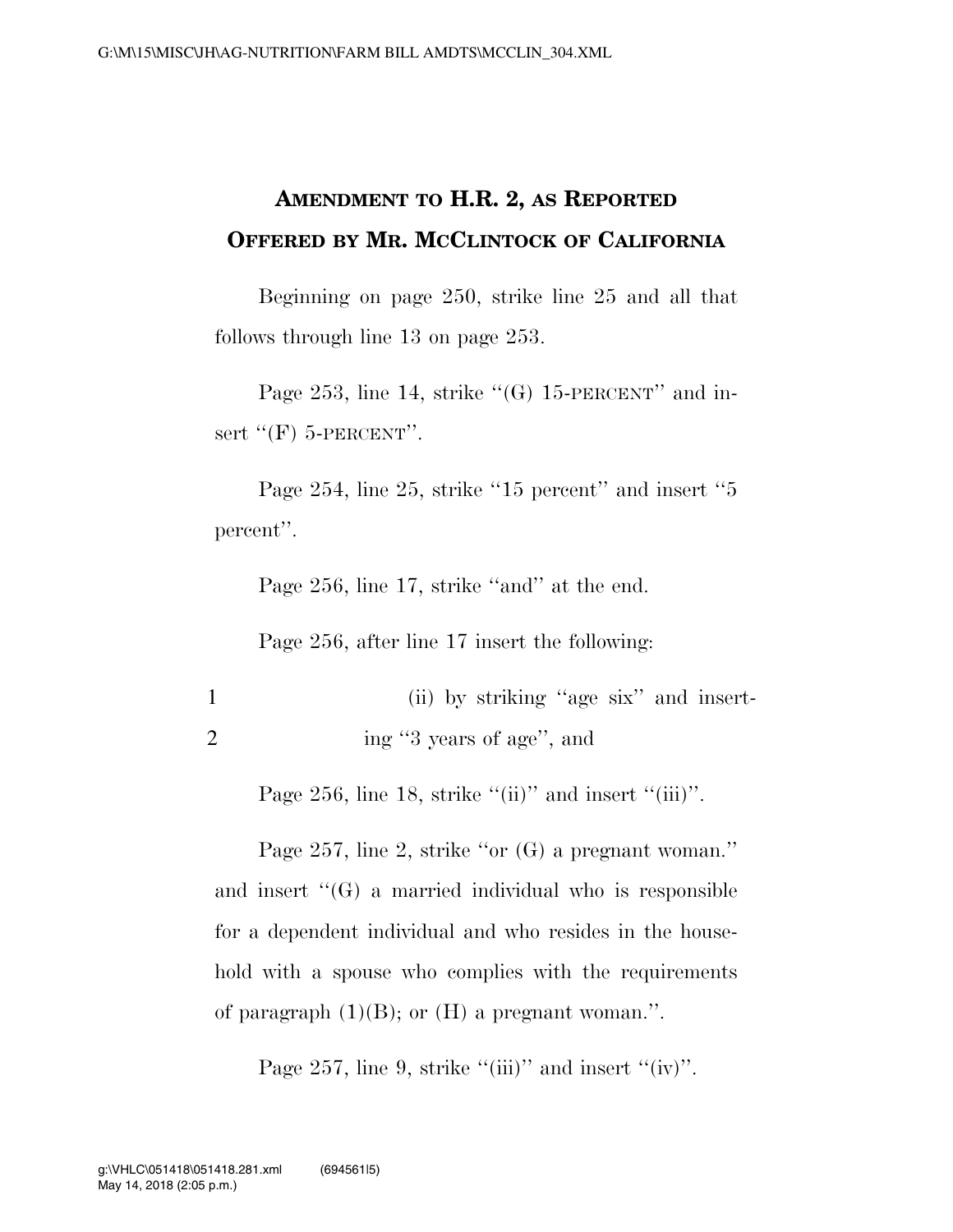Page 257 line 25, strike the close quotation marks, the comma, and ''and''.

Page 257, after line 25, insert the following:

| $\mathbf{1}$<br>"(iii) E-VERIFY.—An employment and          |
|-------------------------------------------------------------|
| 2<br>training program designed by the State                 |
| 3<br>agency may not be approved unless such                 |
| $\overline{4}$<br>program requires that each individual who |
| 5<br>participates in such program is permitted              |
| 6<br>to engage in employment in the United                  |
| $\overline{7}$<br>States on the basis of the status of such |
| 8<br>individual as determined under the employ-             |
| 9<br>ment verification system in effect under               |
| 10<br>section 274A of the Immigration and Na-               |
| 11<br>tionality Act $(8 \text{ U.S.C. } 1324a)$ .", and     |

Page 260, strike lines 24 and 25, and insert the following:

| 12 | $(1)$ in subsection (e)—                  |
|----|-------------------------------------------|
| 13 | (A) in paragraph $(5)$ —                  |
| 14 | (i) in subparagraph $(A)$ by striking     |
| 15 | "age 6" and inserting "age 3 or of an in- |
| 16 | capacitated person", and                  |
| 17 | $(ii)$ in subparagraph $(B)$ by striking  |
| 18 | "of 5" and inserting "of $2$ ",           |